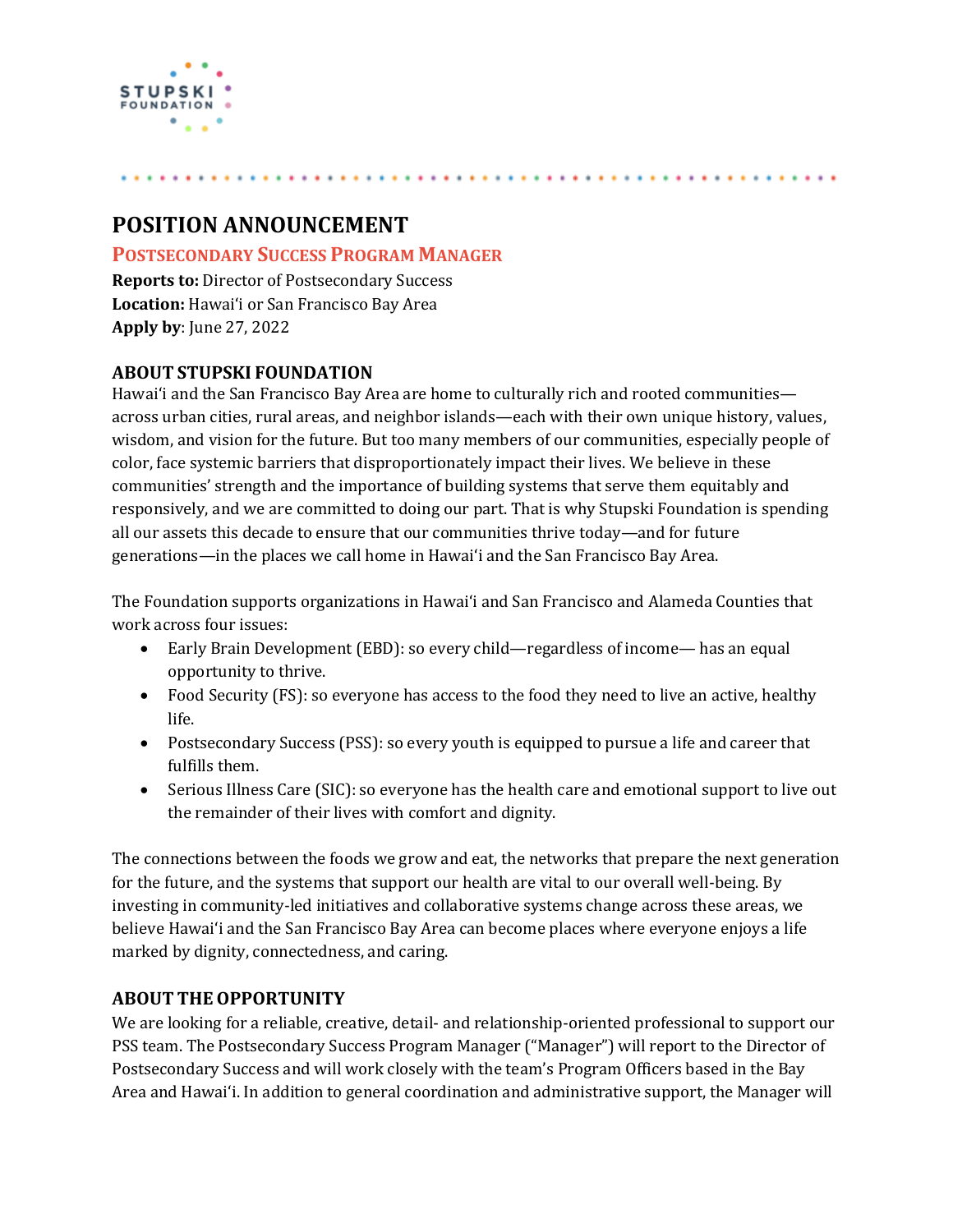

be responsible for key stakeholder and community engagement initiatives including our internship program.

As a spend down foundation, our staffing needs are greater currently and will decrease as we proceed toward the end of the foundation's life. As such, this is a temporary, time-limited position supporting our program teams from now until December 31, 2027.

Specifically, the Manager will provide calendar, email, travel, event, and clerical support to the Program Officers and Director in both Hawaiʻi and the Bay Area. Because our program work is heavily relationship-driven, the Manager's primary responsibilities will be helping to manage the calendar, correspondence, and documents needed to ensure we make the most out of our external meetings. Understanding of the local context in either the Bay Area or Hawaiʻi is therefore crucial to advance our work.

The Manager will be instrumental in helping the Foundation's Program Officers to implement ambitious grantmaking strategies. Our ability to build trust with partners doing the work in Hawaiʻi and the Bay Area will depend in large part on the Manager's work supporting the Foundation's Program Officers and Director. External relationships take time and attention to detail to cultivate, and a motivated professional can provide tremendous leverage in advancing the Foundation's mission in that way.

Additionally, in 2021, the Stupski Foundation piloted an innovative internship program that consists of predominantly transitional-aged youth (18–24) who either attended K–12 and/or a postsecondary institution in the San Francisco Bay Area or Hawaiʻi. The internship program is a unique opportunity to learn about the inner workings of a place-based foundation and gain meaningful exposure to the philanthropic sector at large. The Manager will support the internship operations and will have the opportunity to learn more about program development and community outreach and to engage in projects that guide our intern work, among many other aspects of the program.

The overall objectives of the internship program are twofold: 1) to include young people and their voices in our grant-making practices in an effort to amplify the impact of initiatives we fund and 2) to advance systems change in the philanthropic space by exposing young people to careers in philanthropy and simultaneously change the culture of philanthropic spaces to be more inclusive to stakeholders such as young adults. Thus, the Manager will work closely with our fast-paced and innovative team as well as deeply support our cohort of interns.

The internship program is only one part of a range of stakeholder engagement strategies that the PSS team may employ to advance our grant-making. The Manager will work with the Director and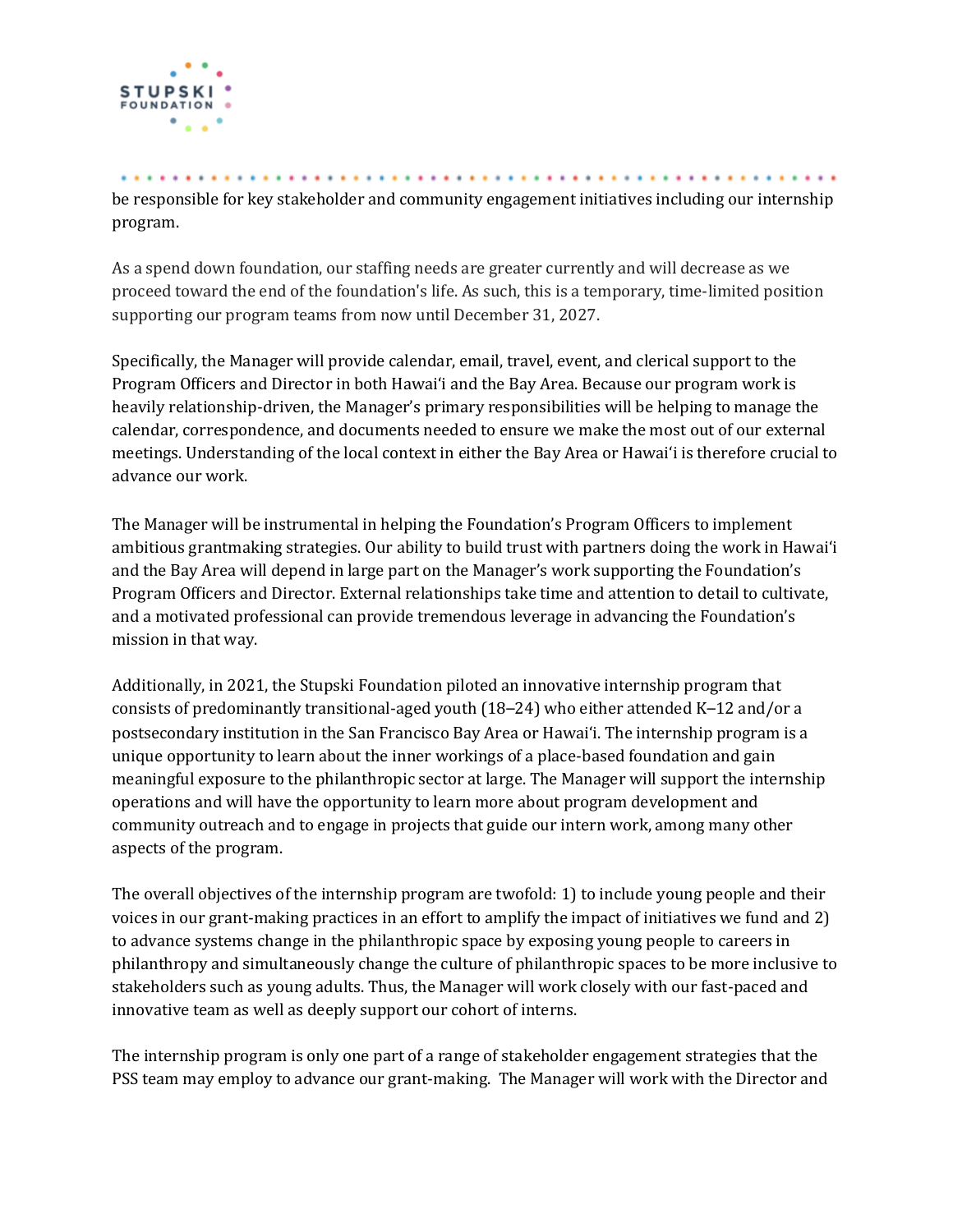

the Program Officers in structuring other stakeholder engagement bodies that could include, but are not limited to, advisory bodies, participatory grant-making practices, etc.

The position has the following responsibilities:

#### **Responsibilities—Coordination**

- Coordinate and schedule in-person and virtual meetings and events for staff and others.
- Draft correspondence, including follow-up emails and thank-you notes.
- Enter contacts, correspondence, and grant check-in notes into Salesforce.
- Provide clerical support, including document review, editing, formatting, printing, filing, scanning, and note taking.
- Manage documents and files via Google Drive.
- Manage receipts and expenses via Expensify.
- Manage supply orders for both the internal team and external stakeholders.
- Draft materials such as external-facing slide decks and one-pagers.
- Draft forms required for grant administration.
- Conduct background research on issues and organizations, as preparation for external meetings.
- Arrange travel, which includes researching locations, planning itineraries, booking tickets and lodging, and planning gifts where appropriate.
- Coordinate and oversee small events, which include identifying and booking venues, sending invitations, distributing materials, and managing logistics day of.

#### **Responsibilities—Internship Program & Stakeholder Engagement**

- Develop a recruitment strategy for future internship participants, which includes outreach and application design.
- Structure an interview process that primarily accommodates intern candidates' needs and secondarily accommodates Stupski Foundation Advisors' needs.
- Once selected, gather intern schedules and begin designing a calendar of events (such as weekly reflection spaces, one-on-one supports, etc.) to support interns while being mindful of their schedules.
- Develop an onboarding and training process and professional development series that blends hiring logistics with student-friendly learning opportunities.
- Lead regular reflection spaces and individual reflection time with interns.
- Design intern learning experiences and educational activities that advance knowledge about the philanthropic space, such as a speaker series, shadow days, etc.
- Offer feedback to Advisors and the PSS team related to how the program is going.
- Collect internship-related feedback from all stakeholders assist the Postsecondary Success Program Officer in applying it to improving program design.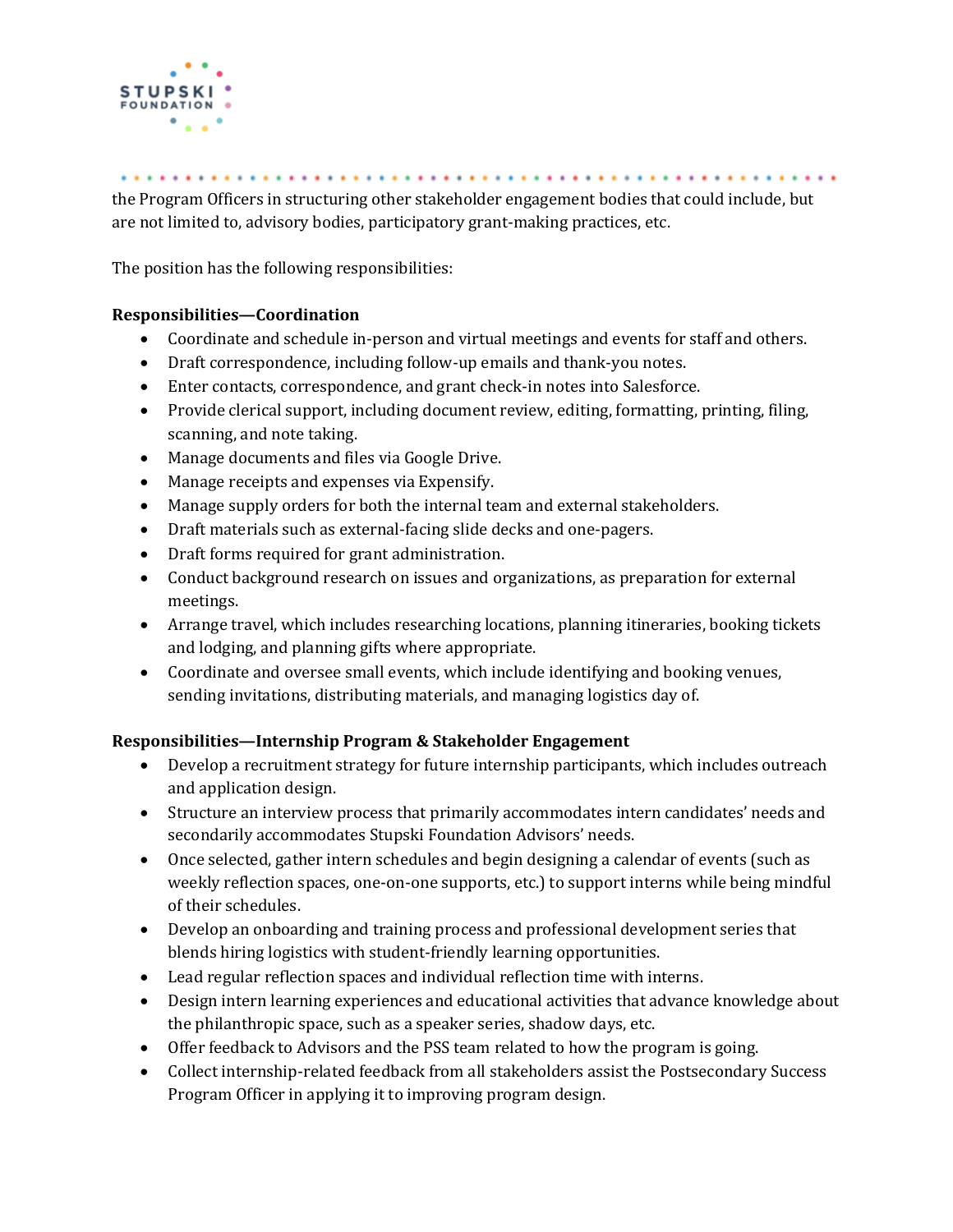

- Work in collaboration with the communications team at Stupski Foundation to assist with intern-produced media projects and promote interns' work externally.
- Research and collect feedback on the internship program to integrate into future program design and models.
- Research philanthropic stakeholder engagement models to center students in our grantmaking, such as advisory committees, participatory grant-making, etc.

A successful Manager possesses the following competencies and qualifications:

#### **Qualifications & Competencies**

- At least 3 years of experience as an educator or program coordinator or in similar capacity.
- Experience supporting young people in their professional development.
- Experience supporting multiple individuals in an organization.
- Ability to work well under limited supervision in a virtual environment.
- Reliable, flexible, and self-motivated, with a high degree of attention to detail.
- Excellent organizational and time-management skills, including the ability to set and meet deadlines and prioritize between multiple projects going on at once.
- Excellent written and verbal communication skills.
- Strong interpersonal skills, with the ability to maintain confidentiality and professionalism.
- Living in Hawaiʻi or the Bay Area and having understanding and appreciation for the local context.
- Strong working knowledge of Google Calendar, Google Docs, Google Drive, Google Slides, Salesforce, and Zoom.
- Ability to work during standard business hours of approximately 8:00 a.m.–4:00 p.m. Hawaiʻi time, though the position may require flexible hours for scheduled events.

#### **Compensation**

The salary range for this position is \$100,000-\$125,000, commensurate with qualifications and experience, including a comprehensive benefits package.

### **ABOUT THE APPLICATION PROCESS**

Stupski Foundation is partnering with Inkinen Executive Search to facilitate this search. Applications and nominations should be submitted by Monday, June 27, 2022 to

[executives@inkinen.com.](mailto:executives@inkinen.com) To apply, please provide the following, addressed to the Stupski PSS Team (submit Microsoft Word or PDF files only):

- Cover letter express your interest in the role and organization, and how your skills and experiences have prepared you for success as the Program Manager.
- Resume